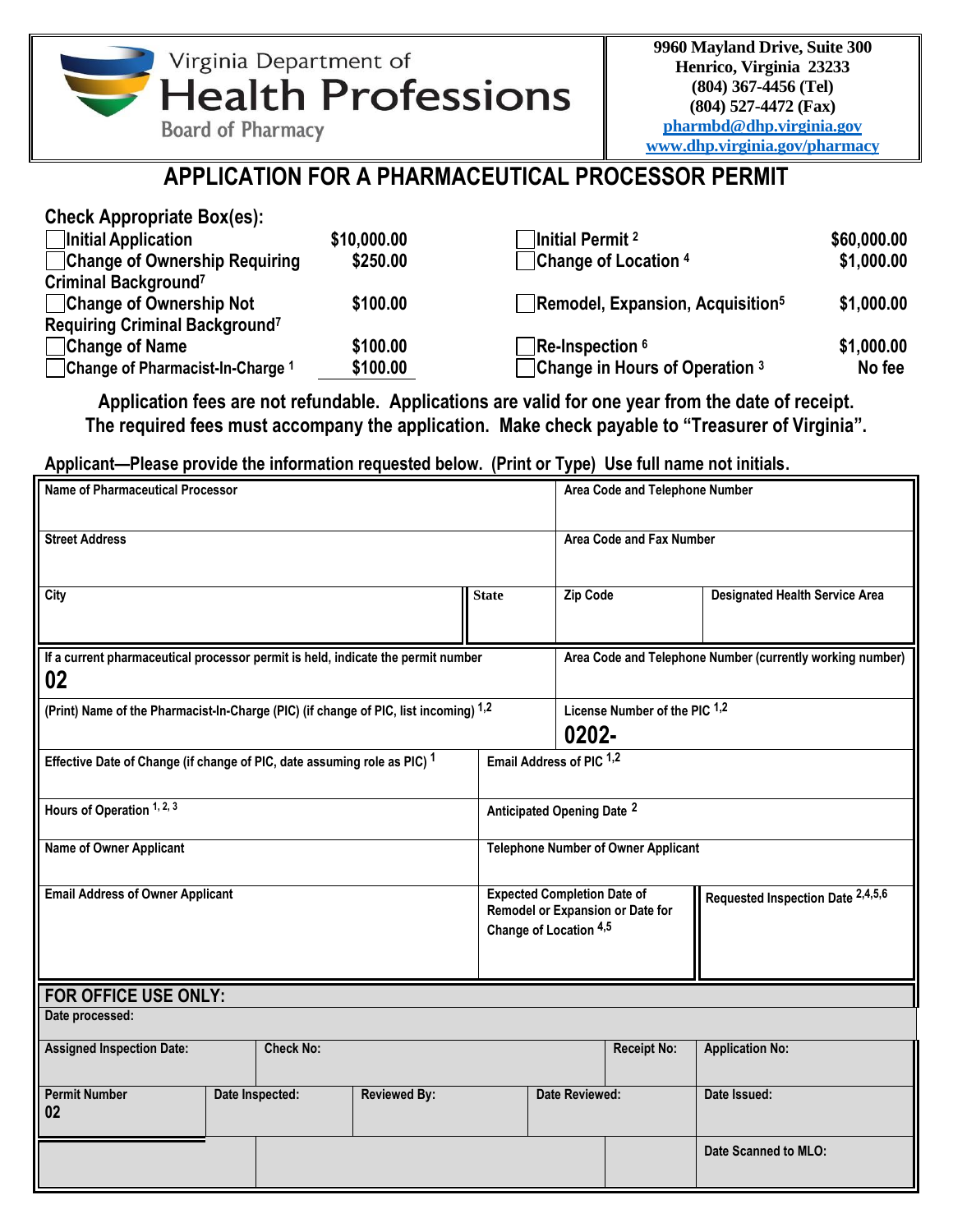| <b>OWNERSHIP TYPE -</b><br>check one:                                                                              | Corporation |  | Partnership |  | Individual |           | Other |  |  |
|--------------------------------------------------------------------------------------------------------------------|-------------|--|-------------|--|------------|-----------|-------|--|--|
| Name of ownership entity if different<br>from name of application:                                                 |             |  |             |  |            |           |       |  |  |
| <b>Street Address:</b>                                                                                             |             |  |             |  |            | Phone No. |       |  |  |
| $\mathbf{\ }$ City:                                                                                                |             |  | State:      |  |            | Zip Code: |       |  |  |
| State(s) of incorporation:                                                                                         |             |  |             |  |            |           |       |  |  |
| List all other trade or business names used by this facility                                                       |             |  |             |  |            |           |       |  |  |
| Name:                                                                                                              |             |  | Name:       |  |            |           |       |  |  |
| Name:                                                                                                              |             |  | Name:       |  |            |           |       |  |  |
|                                                                                                                    |             |  |             |  |            |           |       |  |  |
|                                                                                                                    |             |  |             |  |            |           |       |  |  |
| LIST OF OWNERS/OFFICERS, RESIDENCE ADDRESSES, AND PERCENTAGE OF<br>SHARES OWNED FOR EACH OWNER OR LIST IS ATTACHED |             |  |             |  |            |           |       |  |  |
| Name:                                                                                                              |             |  |             |  |            | Title:    |       |  |  |
|                                                                                                                    |             |  |             |  |            |           |       |  |  |
| <b>Residence Address:</b>                                                                                          |             |  |             |  |            |           |       |  |  |
|                                                                                                                    |             |  |             |  |            |           |       |  |  |
| $\parallel$ Name:                                                                                                  |             |  |             |  |            | Title:    |       |  |  |
| Residence Address:                                                                                                 |             |  |             |  |            |           |       |  |  |

**<sup>7</sup>Any owner with 5% or greater share of the total ownership must submit to a criminal history record search and submit the applicable application fee. Instructions will be provided for how to complete the record search once this application is received and processed.**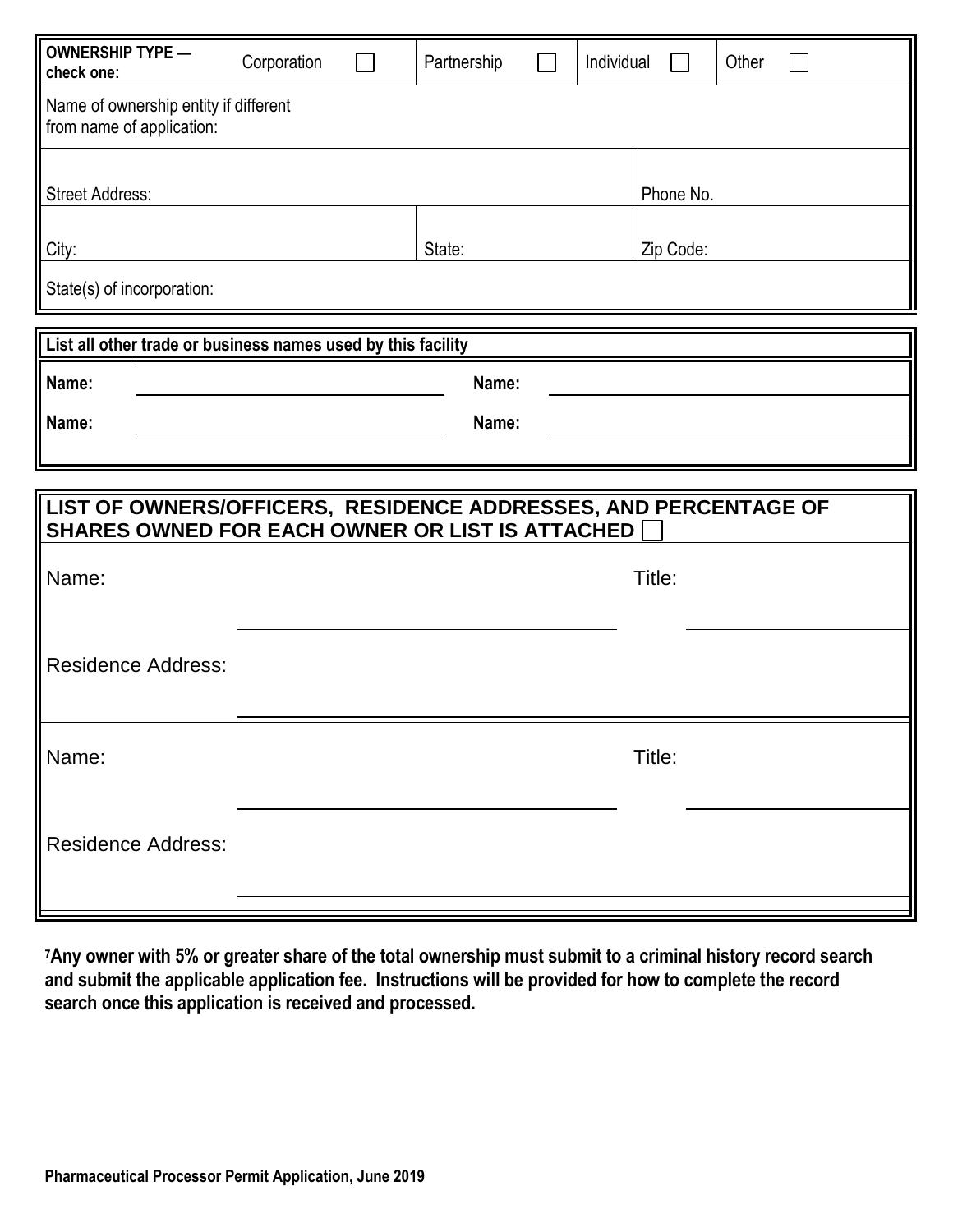| Please respond to all of the following questions:                                                                                                                                                                                                                                                                                                                                                                                                                                                                                                                                                                                                                |            |      |
|------------------------------------------------------------------------------------------------------------------------------------------------------------------------------------------------------------------------------------------------------------------------------------------------------------------------------------------------------------------------------------------------------------------------------------------------------------------------------------------------------------------------------------------------------------------------------------------------------------------------------------------------------------------|------------|------|
| 1. Have you, any owner, employee, or agent of this business entity ever been convicted of,<br>pled nolo contendere to, or currently have charges pending for 1) any felony, 2) any<br>misdemeanor involving moral turpitude, or 3) violation of any federal or state law relating to<br>controlled substances? If yes, provide name of owner, employee, or agent, name of<br>jurisdiction and date of charges or convictions, explain, and attach copies of any official<br>documents such as warrants and court orders showing the nature and disposition of such<br>charges or convictions.                                                                    | <b>Yes</b> | lNo. |
| 2. Have you, any owner, employee, or agent of this business ever had any civil action under<br>any federal or state statute or regulation or local ordinance relating to the applicant's,<br>licensee's, permit holder's or registrant's profession, or involving drugs, medical devices or<br>fraudulent practices, including, but not limited to, fraudulent billing practices? If yes,<br>provide name of owner, employee, or agent, name of jurisdiction and date of charges or<br>convictions, explain, and attach copies of any official documents such as warrants and<br>court orders showing the nature and disposition of such charges or convictions. | Yes        | lNo. |
| 3. Has any owner, employee, or agent of this business had a license or registration suspended<br>or revoked or denied issuance of such license or registration? If yes, provide name of<br>employee or agent, name of jurisdiction, date of action, and attach copies of any official<br>documents related to the issue.                                                                                                                                                                                                                                                                                                                                         | Yes        | lNo  |
| 4. Does a practitioner of medicine or osteopathy licensed by the Board of Medicine and who<br>issues written certifications, or such practitioner's co-worker, employee, spouse, parent or<br>child, have a direct or indirect financial interest in this business?                                                                                                                                                                                                                                                                                                                                                                                              | Yes        | lNo. |

#### **NOTE:**

Qualifying applicants will be informed of the need to submit to fingerprinting and providing personal descriptive information to be forwarded along with their fingerprints through the Central Criminal Records Exchange to the Federal Bureau of Investigation for the purpose of obtaining criminal history record information regarding the applicant.

A 14-day notice is required for scheduling an opening or change of location inspection. Cannabis seeds and Cannabis products may not be stocked prior to the initial inspection and approval. An inspector will call prior to the requested date to confirm readiness for inspection or the applicant or PIC may call the Enforcement Division at 804-367-4691 to verify the inspection date with the inspector.

\_\_\_\_\_\_\_\_\_\_\_\_\_\_\_\_\_\_\_\_\_\_\_\_\_\_\_\_\_\_\_\_\_\_\_\_\_\_\_\_\_\_\_\_ \_\_\_\_\_\_\_\_\_\_\_\_\_\_\_\_

\_\_\_\_\_\_\_\_\_\_\_\_\_\_\_\_\_\_\_\_\_\_\_\_\_\_\_\_\_\_\_\_\_\_\_\_\_\_\_\_\_\_\_\_\_\_\_\_\_\_ \_\_\_\_\_\_\_\_\_\_\_\_\_\_\_\_\_\_\_

**Pharmaceutical Processor Permit Application, June 2019**

Signature of Owner Applicant Date Date Date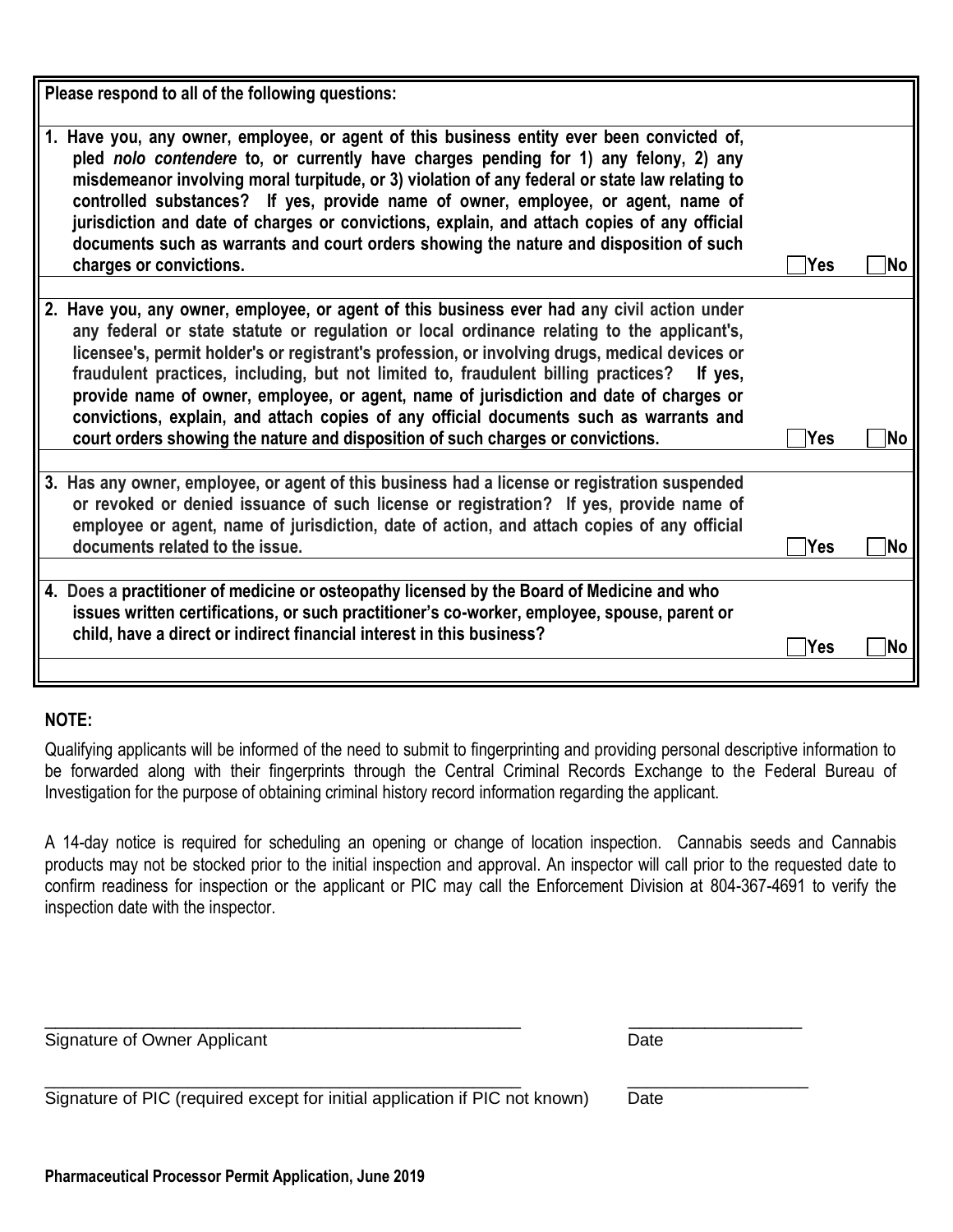## Information Required for Initial Application

To be considered for issuance of a conditional approval, the following information must be submitted, in accordance with the current Request for Application (RFA), along with the application form and initial application fee. Refer to the *Evaluation Criteria* found within the RFA for how the submitted information will be evaluated.

- **Financial Position:** Detailed information regarding the applicant's financial position, indicating all assets, liabilities, income and net worth to demonstrate the financial capacity of the applicant to build and operate a facility to cultivate Cannabis plants intended only for the production and dispensing of cannabidiol oil and THC-A oil. This may include evidence of an escrow account, letter of credit, or performance surety bond.
- **Location within the Health Service Area:** Description of the facility's proposed location within the health service area as established by the Board of Health.
- **Security Plans:** Details regarding the applicant's plans for security to maintain adequate control against the diversion, theft, or loss of the Cannabis plants and the cannabidiol oil or THC-A oil.
- **Authorization to Conduct Business:** Documents sufficient to establish that the applicant is authorized to conduct business in Virginia in good standing, such as through the State Corporation Commission, and that all applicable state and local building, fire, and zoning requirements and local ordinances are met or will be met prior to issuance of the permit.
- **Industry Involvement and Disciplinary Action:** Information about current or previous involvement in the medical cannabidiol oil or THC-A oil industry. Information about previous applications for permits or registration related to medical cannabidiol oil or THC-A oil in any state and if so, the status of that application, permit, registration including any disciplinary action taken by any state on the permit, registration, or an associated license.
- **Agriculture, Production, and Dispensing Expertise:** Information regarding expertise in agriculture and other production techniques required to produce cannabidiol oil or THC-A oil and to safely dispense such products.
- **Marketing Plans:** Information regarding the business and marketing plans related to the operation of the pharmaceutical processor or the sale of cannabidiol oil or THC-A oil.
- **Facility Exterior and Blueprint:** Any text or graphic material showing the exterior appearance of the proposed pharmaceutical processor. Include a blueprint of the proposed pharmaceutical processor which shall show and identify square footage of each area of the facility, to include the location of all safes or vaults used to store the Cannabis plants and oils and the location of all areas that may contain Cannabis plants, cannabidiol oil, or THC-A oil, showing the placement of walls, partitions, counters and all areas of ingress and egress.
- **Product and Site Safety:** Plan to safely cultivate Cannabis and produce oils that are safe, unadulterated, comply with the legal definitions for cannabidiol oil and THC-A oil, and satisfy quality assurance testing. Plan to produce a safe work environment for employees.
- **Expected Hours of Operation:** A facility shall be open a minimum of 35 hours a week for eligible persons to purchase oil, except as otherwise authorized by the Board.
- **Compassionate Need Plan:** Documents related to any compassionate need program, e.g., discounted pricing for qualifying patients the pharmaceutical processor intends to offer.
- **Delivery Service Plan:** A plan detailing any delivery service the pharmaceutical processor intends to offer that mitigates any risk of diversion, theft, or loss.
- **Research Plan:** A plan detailing any research the pharmaceutical processor intends to perform or in which it may participate.